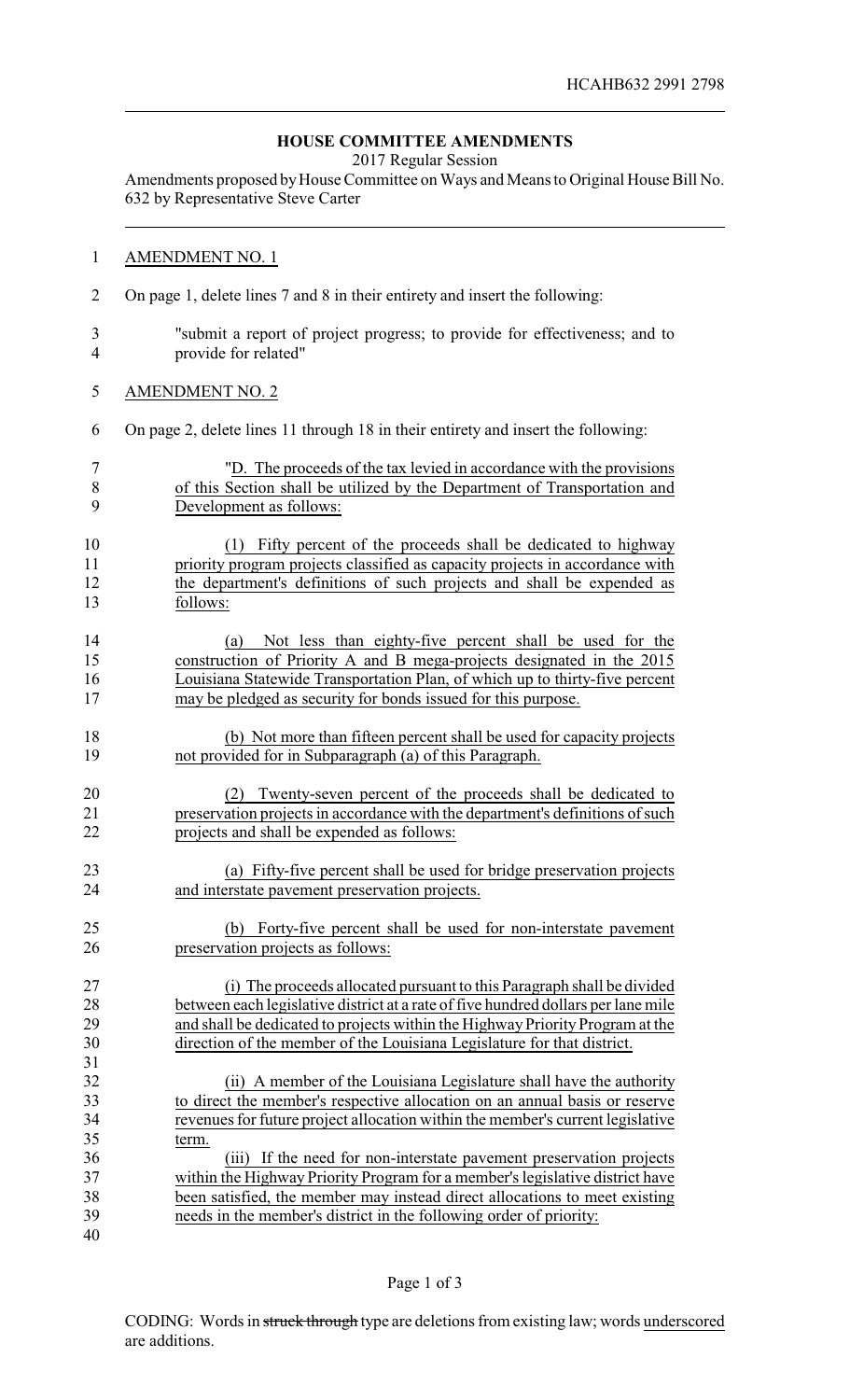| $\mathbf{1}$<br>$\overline{2}$ | (aa) On-system bridge preservation, operations, or safety projects.                                                                                                                                                            |
|--------------------------------|--------------------------------------------------------------------------------------------------------------------------------------------------------------------------------------------------------------------------------|
| 3<br>$\overline{4}$            | (bb) Off-system bridge preservation or safety projects that include<br>railroad crossings and safe routes to public places.                                                                                                    |
| 5<br>6<br>$\overline{7}$       | (cc) On- or off-system projects for compliance with the Americans<br>with Disabilities Act.                                                                                                                                    |
| $\,8\,$<br>9<br>10             | (dd) Capital transit support.                                                                                                                                                                                                  |
| 11                             | Transportation alternatives program.<br>(ee)                                                                                                                                                                                   |
| 12<br>13<br>14                 | Eight percent of the proceeds shall be dedicated to routine<br>(3)<br>highway maintenance in accordance with the department's definitions of such<br>projects.                                                                 |
| 15<br>16                       | (4) Three percent of the proceeds shall be dedicated to highway<br>safety in accordance with the department's definitions of such projects.                                                                                    |
| 17<br>18                       | Six percent of the proceeds shall be dedicated to multimodal<br>(5)<br>projects in accordance with the department's definitions of such projects.                                                                              |
| 19<br>20<br>21                 | (6)<br>Six percent of the proceeds shall be dedicated to local<br>government assistance projects in accordance with the department's<br>definitions of such projects."                                                         |
| 22                             | <b>AMENDMENT NO. 3</b>                                                                                                                                                                                                         |
| 23                             | On page 2, delete lines 20 through 22 in their entirety and insert the following:                                                                                                                                              |
| 24<br>25                       | "appropriated by the legislature shall not be used by any recipient of the<br>appropriation as funding for"                                                                                                                    |
| 26                             | <b>AMENDMENT NO. 4</b>                                                                                                                                                                                                         |
| 27                             | On page 3, delete lines 1 through 8 in their entirety                                                                                                                                                                          |
| 28                             | <b>AMENDMENT NO. 5</b>                                                                                                                                                                                                         |
| 29<br>30                       | On page 3, line 10, after "Beginning" and before "the" delete "January 1, 2020," and insert<br>"January 1, 2021,"                                                                                                              |
| 31                             | <b>AMENDMENT NO. 6</b>                                                                                                                                                                                                         |
| 32<br>33                       | On page 3, line 11, after "adjusted" delete the remainder of the line and delete line 12 in its<br>entirety and insert the following:                                                                                          |
| 34<br>35<br>36                 | "every four years by the average change in the previous four years in the<br>Consumer Price Index for All Urban Consumers, "CPI-U", as published by<br>the Bureau of Labor Statistics. However, the total increase authorized" |
| 37                             | <b>AMENDMENT NO. 7</b>                                                                                                                                                                                                         |
|                                |                                                                                                                                                                                                                                |

38 On page 3, at the end of line 13, delete "thirteen" and at the beginning of line 14, delete 39 "cents" and insert "three percent per adjustment,"